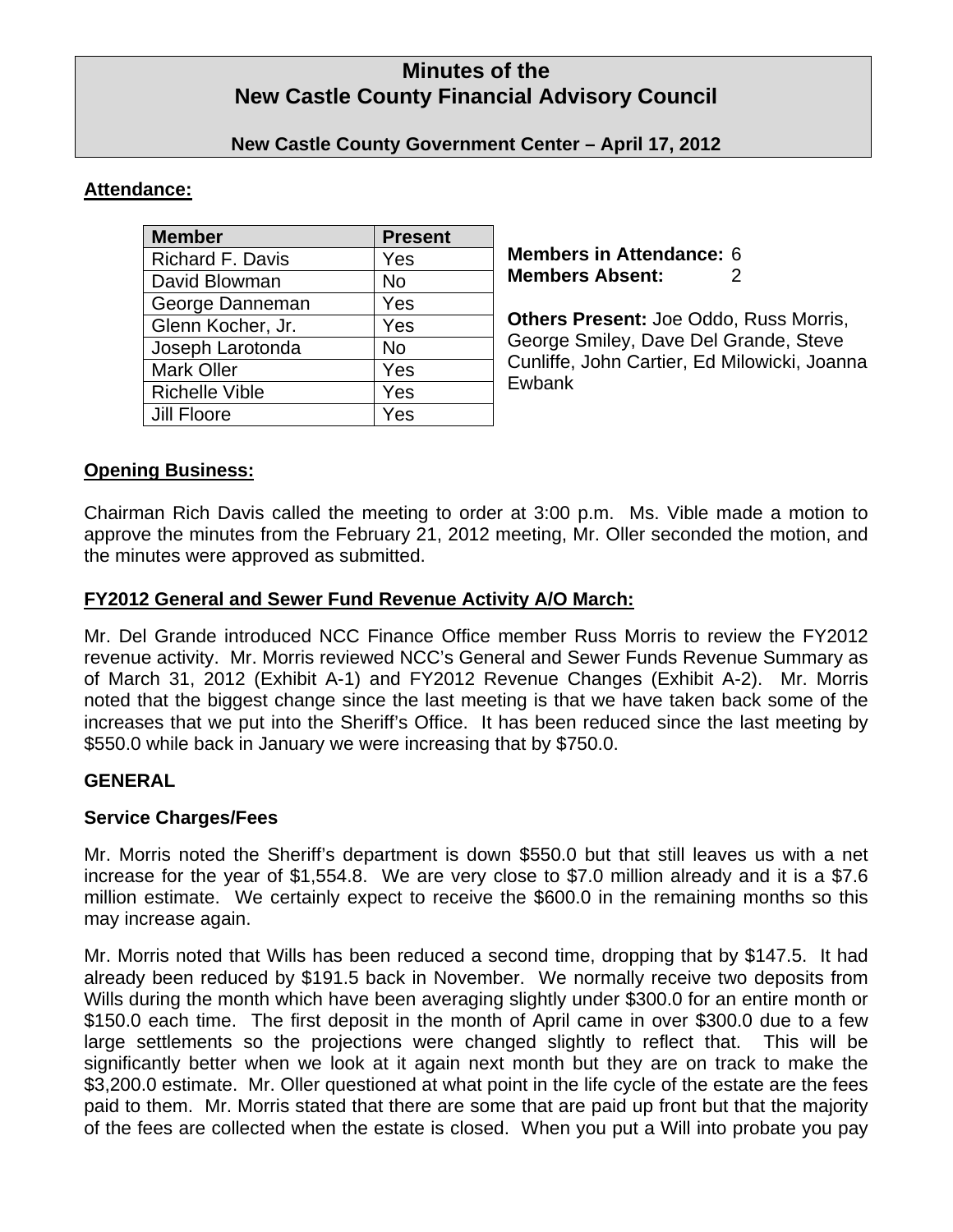one lump sum which covers a lot of the smaller fees that would be due throughout the year. This makes it administratively easier both for the Register of Wills Office and for the executor.

Mr. Morris noted that previously we were leaving Tickets/Civil Penalties at \$340.0 but that has been increased by \$35.0. Legislation is moving forward in County Council right now to transfer funds of \$175.0 to the Property Maintenance Revolving Fund. That is almost the additional amount that they have collected so far this year so the remaining funds will be deposited into the General Fund. Conservatively speaking that should be about \$35.0.

#### **Recreation**

Mr. Morris noted that most of these are tracking changes. We had already made some of the most significant changes in the budget for Carousel. The revenues last year for that were \$264.8 and we dropped that down to \$120.0 to account for just the rent that we are going to receive from TRAC. As it turns out we are also receiving revenue from Therapeutic Riding so that is a little bit higher than what we had budgeted but still significantly smaller than FY2011. There is also the revenue sharing with PAL for some of the revenues collected at PAL centers for recreation activities that will be split between New Castle County and PAL.

#### **Licenses & Permits**

Mr. Morris noted that Building Permits were increased by \$300.0 earlier in the year and now it is being increased again by another \$300.0 so they are up \$600.0 for the year. This has been a very strong start of the calendar year for building permits and this month continues to be strong. We should have another month above the bar and the last two months are always strong for residential construction. Even without any major commercial projects coming up we should be in good shape for this year.

Ms. Floore questioned the impact of the increase in civil unions. Mr. Morris stated that Marriage Licenses may be \$10.0-\$20.0 higher this year than what is budgeted right now but the estimates have not been changed because the amount is so small.

#### **Intergovernmental Revenues**

Mr. Morris noted that the budget for CAD Reimbursement had been \$0 and now the budget reflects \$50.0 because the money was appropriated and the revenue budget increased to match the appropriations. That has the net effect of reducing the net increase over budget. We did not lose any money. The \$50.0 we had not budgeted was showing as surplus but now the money is budgeted so it reduces the amount of the surplus. Mr. Del Grande noted that unanticipated revenue from the State for the CAD Reimbursement was used to purchase new chairs for the 911 center. CAD is the computer system at the 911 center. The State is colocated in the same shared space and our Emergency Communications Division was able to negotiate reimbursement this year of \$50.0 for the maintenance it takes to keep the software up and running. The Executive Office used that \$50.0 to put it back into the 911 center with the purchase of new chairs for the employees since they are being used every day they wear out quickly. Mr. Morris noted that we also have an anticipated change that deals with the Sheriff's Office where some one time funds were turned over to the County in the amount of \$424.1. Legislation is pending that will increase the budget for that so the funds can be transferred to a program for Senior Housing. In effect this will decrease the surplus that we would expect to see.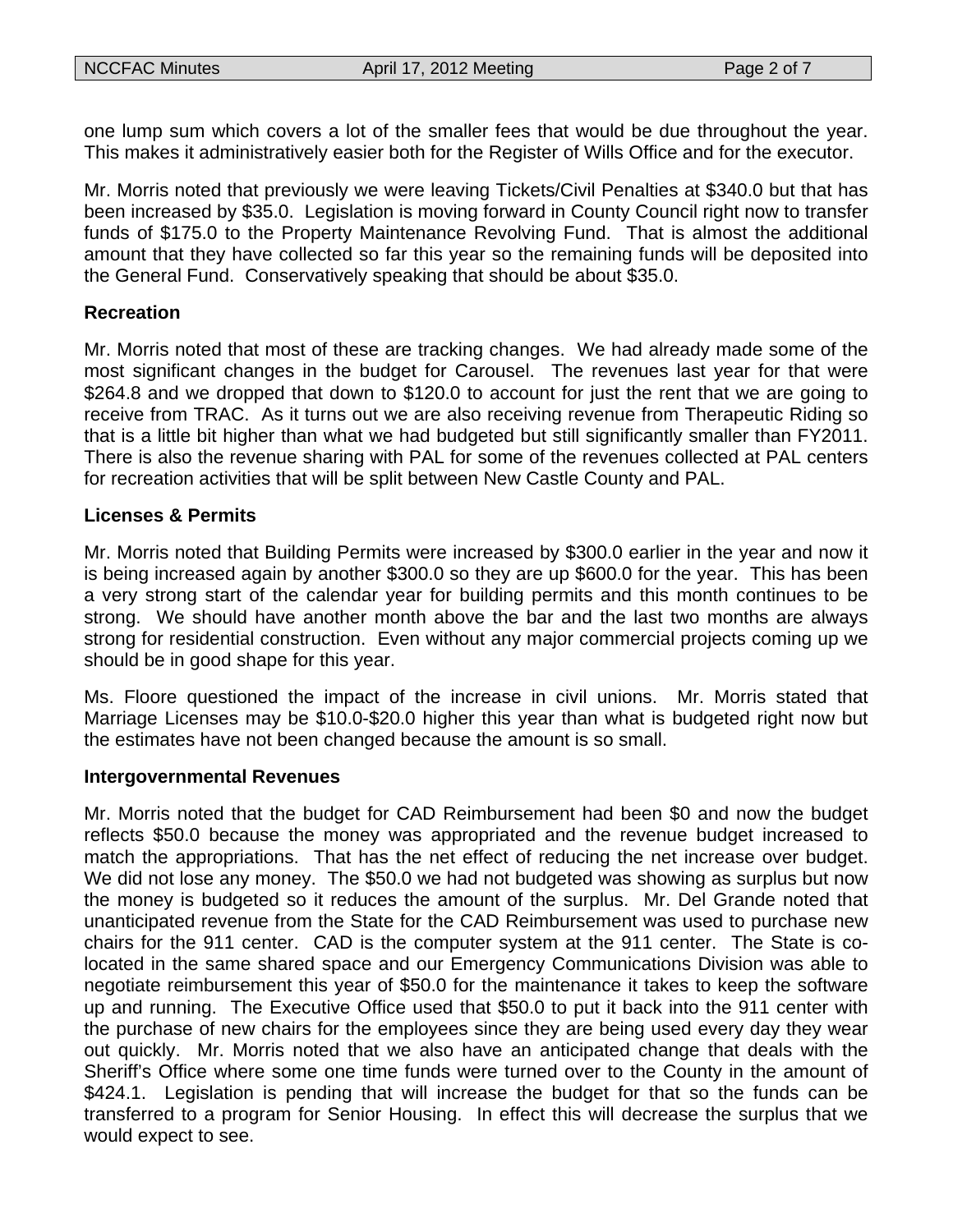#### **Miscellaneous Revenues**

Mr. Morris noted that the other big change is in Miscellaneous Revenues which has been increased by \$335.0 to reflect revenues already received so far this year. We are already up to \$768.4 and the estimate for that has been increased to \$800.0.

With all these changes over the last two months the net change to the General Fund revenue estimate is a decrease of \$492.8, with virtually all of that related to the decrease in the Sheriff's Office.

\*Ed Milowicki arrived at 3:20pm.

#### **SEWER**

Mr. Morris noted that he has made several changes to the Sewer Fund but the net effect is very small. Residential, Industrial and Contract sewer all go down, but Commercial and Apartment sewer increase. The net effect for our current sewer estimates is a decrease of \$259.7; however, delinquent sewer collections are up so delinquent sewer has been increased by \$300.0. The net effect is an increase of \$40.3 for the year in Sewer Collections.

All the other changes in the Sewer Fund relate to Land Use. Stormwater Management Fees, Plan Review Fees and Survey and Inspections have all been reduced. This is the Sewer Fund side of fees related to zoning changes and subdivision review.

In summary, before Interfund Transfers, there is a surplus of \$207.2 in the General Fund. \$268.3 was transferred out of the General Fund into the Crossing Guard Fund because it was their portion of the surplus from previous years. The total General Fund shows a decrease of \$61.2. The Sewer Fund shows \$726.8 below estimate or approximately 1.1% down. In all, the net revenues that we expect to receive for the General Fund in FY2012 is \$163,717.3 and for the Sewer Fund is \$68,354.1.

## **Exhibit A-1 – Charts**

RTT Revenue – This is one of the things we track constantly. The past month was a good but we are not rushing to increase the estimate. Big peaks caused by some of the over \$5 million sales.

Recorder of Deeds Revenue – Will be above \$480.0 for the month of April so that will show a jump related to the improved real estate activity that we have seen in the early spring.

Sheriff Revenue – Numbers are going down because Sheriff Sales are going down and we know that these revenues are going to continue to go down over the next couple of months. In February we see the first effects of the Foreclosure Mediation Program starting. We had not had a single month this year where the number of actual sales was below 100 and then suddenly it dropped down below 70 in February, dropped again in March and in April there were only a total of 10. The only reason there were 10 was because 6 of those were properties where the City of Wilmington put them up. Councilman Cartier questioned if given this trend do we expect Sheriff to make their budget. Mr. Morris stated that this year we expect that they will because there is always a two month time lag between Sheriff Sales and when the revenues actually come in. They only need \$600.0 in three months to make their revenue budget and we expect they will receive that without a problem. The Foreclosure Mediation Program did not solve the foreclosure issues it just slowed them down.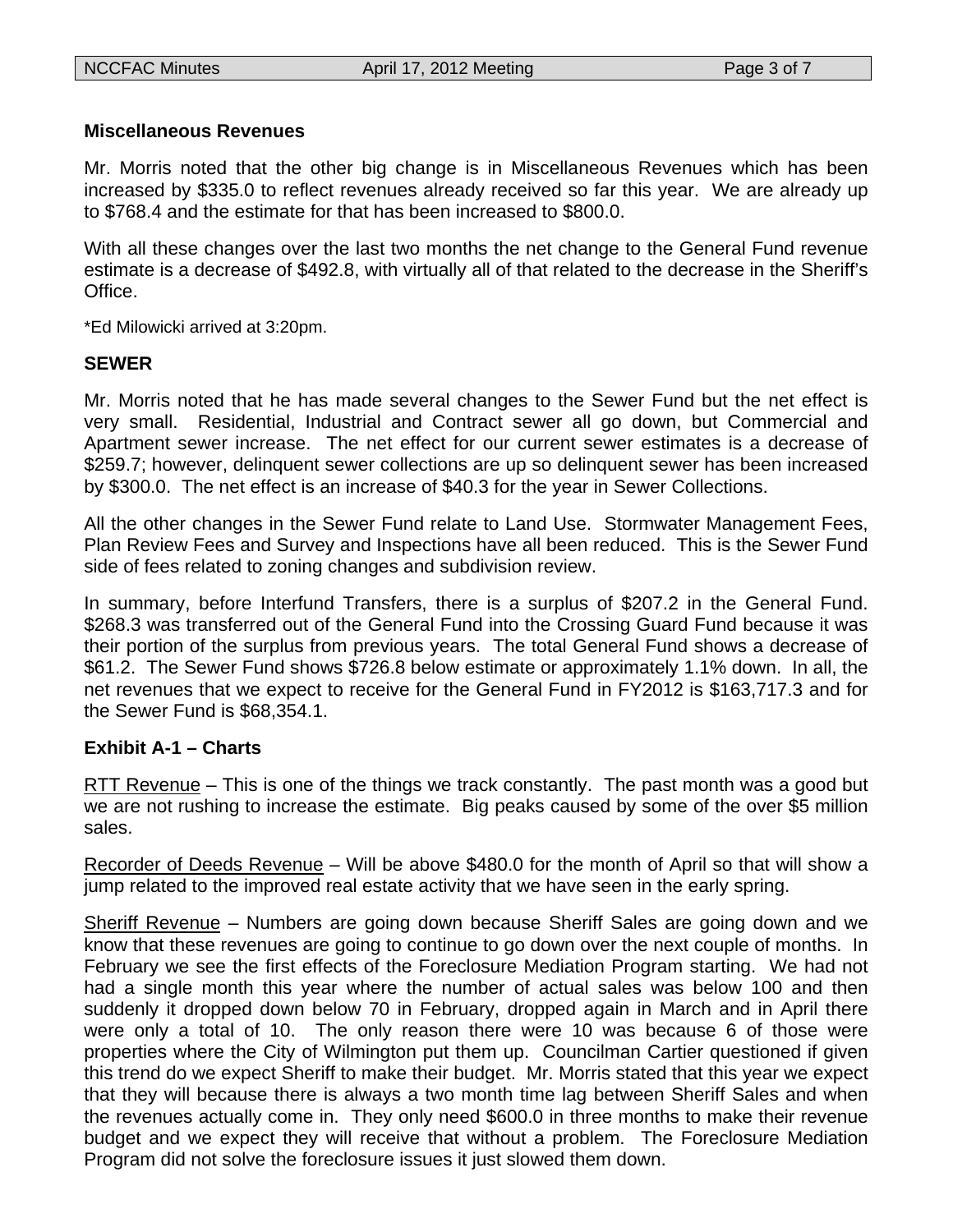Subdivision & Zoning Review Revenue – This has been down all year and we expect it to continue to stay low. Mr. Kocher believes this is a long-term problem and that the price of lots are down but the cost of improving the land is fairly close to the lot value so it is not worth it plus banks are not financing this type of lot improvements.

Building Permit Revenue – AI DuPont Hospital was over \$600.0 in permit fees. January would have been a good month even without AI DuPont because we had two other large projects in the Armed Services Reserve Center and Silverside Candia Rehab. Also, scattered throughout this year have been six separate projects for multi-residential units from which we have received close to \$200.0 in permit fees this year. The budgeted amount is only \$12.0 a year. Multi-residential units are about half of what single family and townhouse revenue have been so far this year.

New Construction Permits – Total residential new permit construction is higher for the first nine months of FY2012 compared to the first nine months of FY2011. 356 compared to 338. Just slightly below on single family and higher on townhouses and the multi-residential with six.

FY2012 Non Residential Sewer: First and Second Quarter – We have three quarters worth of tracking and we compared that to the original budget. The first quarter we were slightly under budget and then in the second and third quarters we were above budget but it varies among the components which is why we have adjusted the estimates for all of our non-residential collections.

Residential Sewer YTD – The budget is \$26.4 million and year to date we have collected \$23.1 million with virtually all of that received in the month of February. We expect to receive approximately \$3.0 million more for residential sewer collections for the rest of the fiscal year. Our new estimate right now is \$26.1 million. This is a typical pattern to what is normally seen.

## **FY2013 General and Sewer Fund Revenue Forecast:**

Mr. Morris reviewed NCC's General and Sewer Funds Revenue FY2013 Summary (Exhibit B). Mr. Morris noted that he does not include the use of available cash balances in his estimates. Page one is from the Recommended Budget Book that is presented to County Council and it shows the sources and uses of funds and shows that they are balanced. They are balanced in the Sewer Fund because of \$1.7 million that will be used from the reserves as opposed to coming from anticipated revenues. The FY2012 projected (column F) includes fee increases that are anticipated by the departments and remains unchanged from the previous meeting. Column E reflects proposed fee increases that are proposed in the budget. Mr. Morris noted that all of those proposed fee increases have been included in the revenues that are in the presentation to Council and they are all fees which are either authorized by legislation, or they are fees that can be increased by the departments simply by advertising the fees that will be effective July 1. Column F does not require Council action.

Mr. Milowicki stated that at this time there is no reason why we need to adjust the FY2013 estimates.

## **Approval of FY2012 and FY2013 General and Sewer Fund Revenue Forecast:**

Mr. Danneman made a motion to accept the New Castle County General Fund revenue estimates of \$163,717.3 for FY2012 and \$166,620.6 for FY2013. Ms. Vible seconded the motion and they were unanimously approved.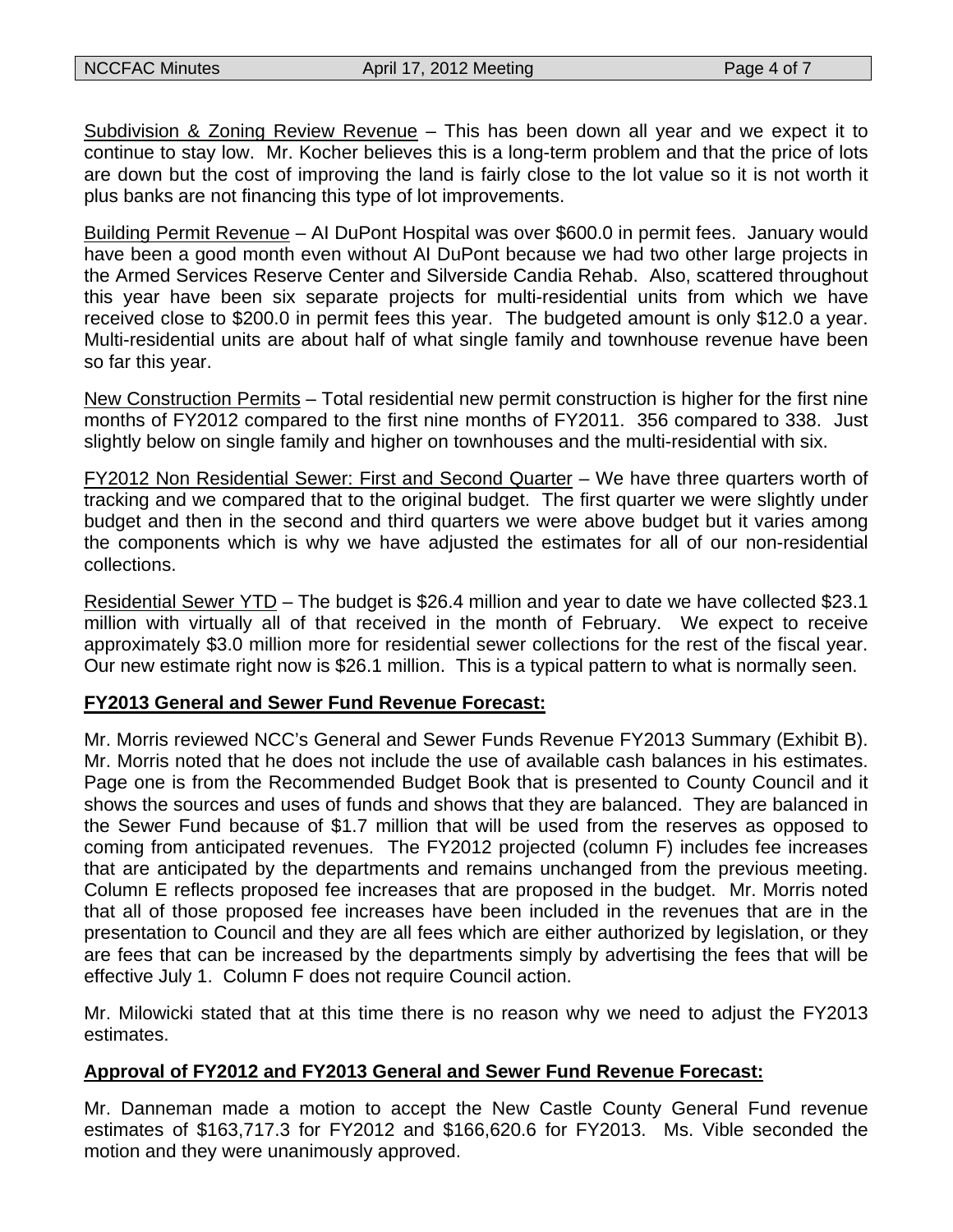Mr. Oller made a motion to accept the New Castle County Sewer Fund revenue estimates of \$68,354.1 for FY 2012 and \$69,361.1 for FY2013. Ms. Vible seconded the motion and they were unanimously approved.

These numbers do not include the use of reserves.

#### **FY2012 General and Sewer Fund Expenditure Activity A/O March and Forecast:**

Mr. Del Grande reviewed the FY2012 Budget vs. FY2012 Estimate and FY2012 Budget vs. FY2013 Estimate as of March 31, 2012 (Exhibit C) and Budget Highlights (Exhibit D).

#### **FY2012 General Fund Expenditures**

Mr. Del Grande noted that through March 31 we are looking at an estimate at the end of June of \$162.0 million which reflects a \$1.5 million savings in our expenditure budget due to the following:

\$0.5 in savings due to our countywide vacancies that we are carrying at the moment. Right now between both funds, General and Sewer, we have 183 vacancies.

Anticipating employee benefits to remain in line with our budget at \$38.5 million. Mr. Milowicki noted that in FY2012 the employees gave 2.5% of their salary to healthcare coverage. Mr. Del Grande noted that the FY2011 actual number of \$41.0 includes the State contribution for the FOP Pension. This is the State's annual contribution to our FOP Pension program. Once we have that number, probably at the end of June or beginning of July, we will be taking an ordinance to Council. Mr. Milowicki noted that even though it goes directly into the Pension Fund, by accounting rules, we are required to bring that into our General Fund and then transfer it into the Pension Fund. It is just a transfer in and a transfer out.

In Communications/Utilities we are looking at a \$300,000 savings overall mainly due to \$100,000 savings in our Administrative Services department in the data lines due to some consolidation in the reworking of our networks. There is a \$200,000 savings in our electric due to our consumption, mild season, and having better rates this year.

Materials/Supplies will be flat. Since the last meeting, legislation has passed Council to add \$425,000 to the budget to account for our shortfall for our fuel consumption for the year. As of right now we are estimating to spend about \$2.4 million in gasoline and diesel if the market stays the way it is now.

Currently there is an ordinance to Council to increase the Grants/Fixed Charges budget by \$300,000. Overall, it is a \$425,000 increase to our Workers Compensation program but we are taking the \$150,000 out of Fleet Insurance and appropriating \$275,000 in revenue from our vehicle sales to cover our shortfall for our rising Workers' Compensation costs.

We are anticipating a very small savings of under \$100,000 in Equipment for the year.

We have \$900,000 sitting in Contingencies today and we anticipate using about half of that which will leave a balance of \$500,000.

Overall, we are looking at about a \$1.5 million savings this year overall in June compared to our approved budget.

#### **FY2012 Sewer Fund Expenditures**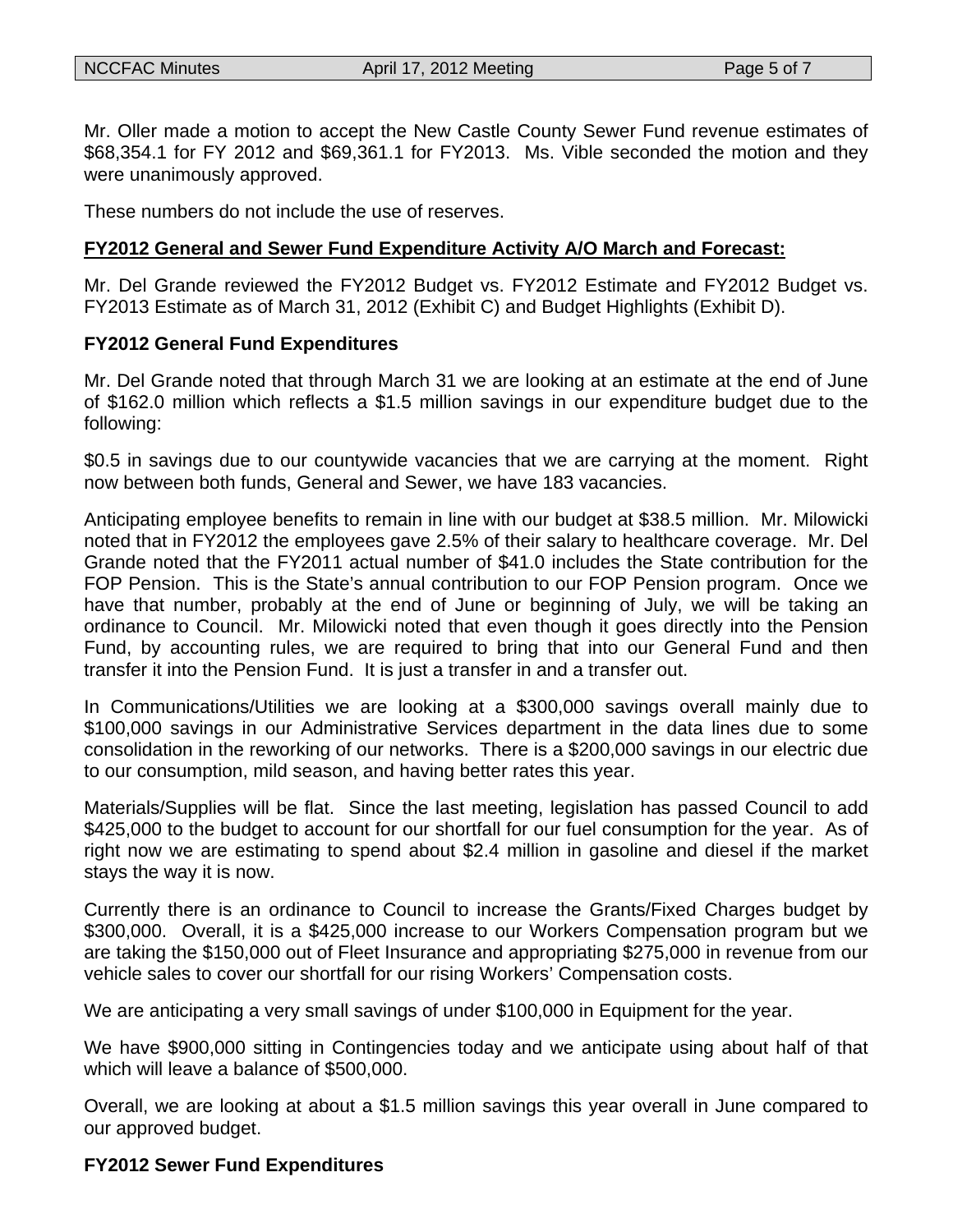Mr. Del Grande noted that we have a budget of \$69.0 million currently in the Sewer Fund. We are estimating that we will have about \$1.3 savings at the end of June which is primarily due to salary savings due to some vacancies.

Since we met last time we received our final true-up from the City of Wilmington regarding our contract with them on the Wilmington Treatment Plant so we are anticipating that our 2012 expenditures in Communications/Utilities will be about \$460,000 less for treatment costs with the City and we also have about \$100,000 savings due to electric consumption with our pump stations.

Right now we are projecting to be \$100,000 over budget in Materials/Supplies but we have legislation pending at Council to move funds around from Salary and from another line to offset our Materials/Supplies shortfall. We had some emergency repairs during the year that have caught up with us so we need to replenish those funds.

We are looking at a small overage in Equipment but we have legislation pending to transfer \$25,000 to cover that.

Overall, we are looking at \$1.3 million in savings in the overall funding for FY2012 after all the legislation has been settled with Council.

## **FY2013 General Fund Expenditures**

Mr. Del Grande stated that the General Fund budget for FY2013 that was proposed to Council is \$166.6 million, which represents a \$3.1 million increase over our current budget through March 31, 2012. Highlights of both funds are that we deleted 19 positions compared to 2012 and added 17 positions for an overall net decrease of two positions from 2012 versus 2013. This is the lowest number of positions we have had since 2001. The administration has been looking at every vacancy and making sure they are allocated properly to the right areas. Within the budget there are 38 positions that are unfunded and they have the authority to hire the positions but not the funding. If savings happen to occur during the year they can use those salary savings to hire for those positions if necessary. There has been a need for additional assistance in Emergency Communications so there are 8 new call operators included in the General Fund. In addition, Public Safety is implementing the new 911 career ladder to help retain employees.

Salaries are up \$900,000 compared to the budget for 2012.

The Employee Benefits rate is 47.7% for full-time employees this year versus 48.6%

Communications/Utilities are down \$100,000 due primarily to electric savings. Once again we renegotiated our electric contract which locked us into a three year term at the lower rate we have now. This affects twenty of our highest use facilities.

Contractual Services overall are up \$400,000 combined between Contractual Services and Cross Charges.

Grants/Fixed Charges are down \$100,000, with no change in services in either of the two.

Equipment is based on the equipment schedules we maintain in the fleet department, the majority of which cover our police/ambulance leases on our vehicles and replacement of computer equipment.